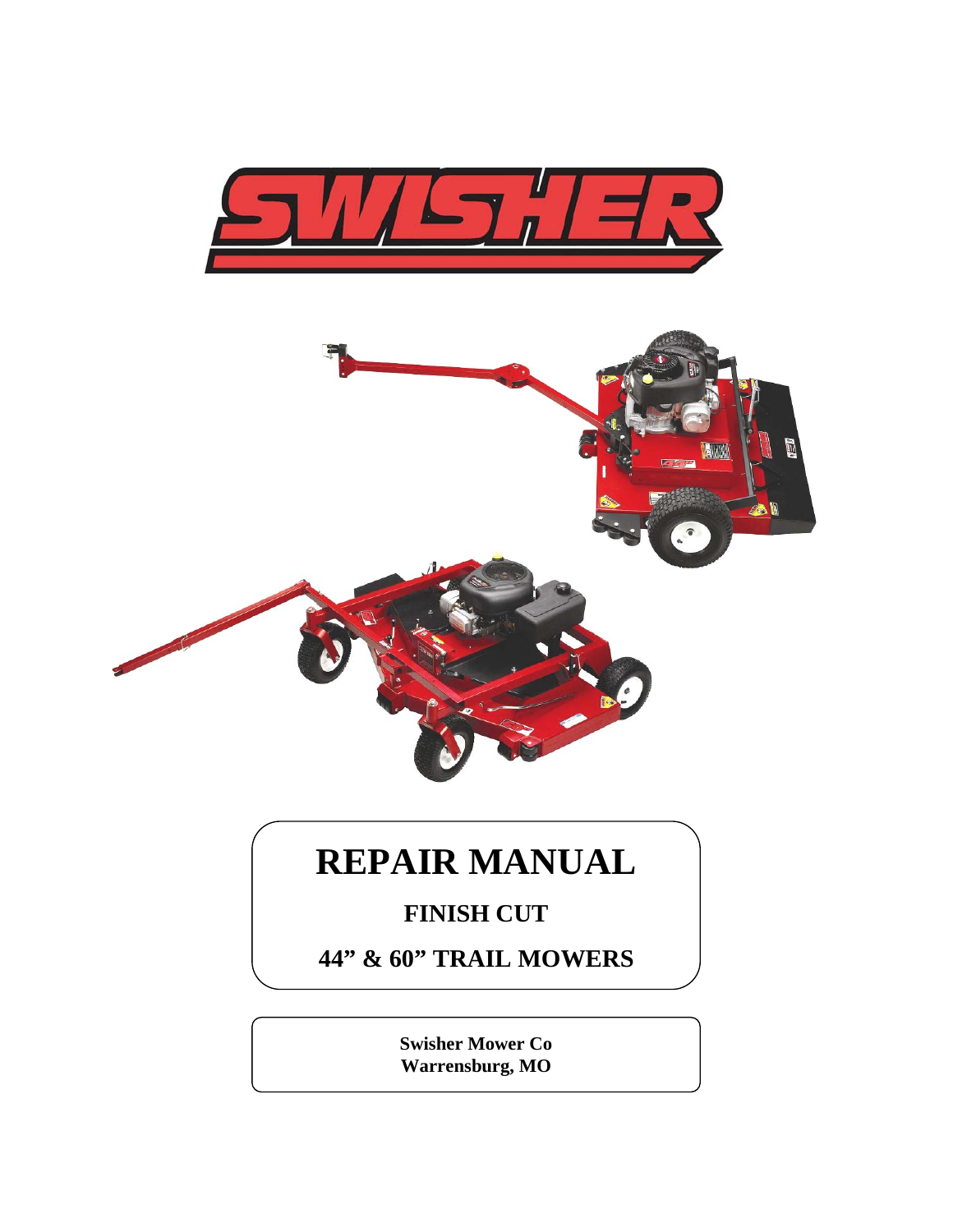#### **LIMITED WARRANTY**

The manufacturer's warranty to the original consumer purchaser is: This product is free from defects in materials and workmanship for a period of one (1) year from the date of purchase by the original consumer purchaser. We will repair or replace, at our discretion, parts found to be defective due to materials or workmanship. This warranty is subject to the following limitations and exclusions:

| 1) Engine Warranty | All engines utilized on our products have a separate<br>warranty extended to them by the individual engine<br>manufacturer. Any engine service difficulty is the<br>responsibility of the engine manufacturer and in no<br>way is Swisher Mower Co., Inc. or its agents<br>responsible for the engine warranty. The Briggs &<br>Stratton Engine Service Hot-Line is 1-800-233-<br>3723. The Tecumseh Engine Service Hot-Line is 1-<br>800-558-5402. |
|--------------------|-----------------------------------------------------------------------------------------------------------------------------------------------------------------------------------------------------------------------------------------------------------------------------------------------------------------------------------------------------------------------------------------------------------------------------------------------------|
| 2) Commercial Use  | The warranty period for this product used for<br>commercial or rental is limited to ninety (90) days<br>from the date of original purchase.                                                                                                                                                                                                                                                                                                         |
| 3) Limitations     | This warranty applies only to products which have<br>been properly assembled, adjusted, and operated in<br>accordance with the instructions contained within<br>this manual. This warranty does not apply to any<br>product of Swisher Mower Co., Inc., that has been<br>subject to alteration, misuse, abuse, improper<br>assembly or installation, shipping damage, or to<br>normal wear of the product.                                          |
| 4) Exclusions      | Excluded from this warranty are normal wear,<br>normal adjustments, and normal maintenance.                                                                                                                                                                                                                                                                                                                                                         |

In the event you have a claim under this warranty, you must return the product to an authorized service dealer. All transportation charges, damage, or loss incurred during transportation of parts submitted for replacement or repair under this warranty shall be borne by the purchaser. Should you have any questions concerning this warranty, please contact us toll-free at 1-800-222-8183. The model number, serial number, date of purchase, and the name of the authorized Swisher dealer from whom you purchased the mower will be needed before any warranty claim can be processed.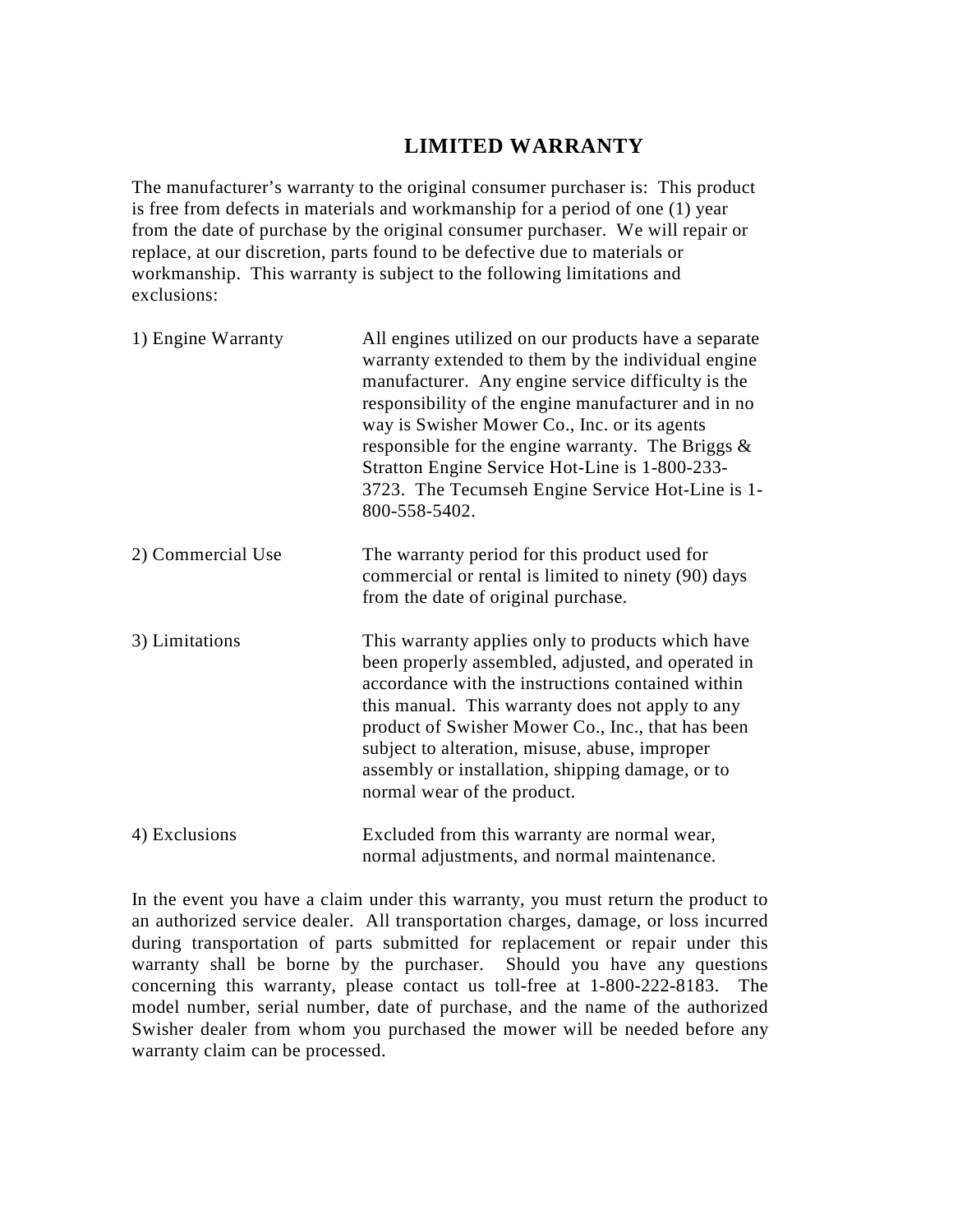### **TABLE OF CONTENTS**

- 1. If engine won't crank T60
- 2. Wiring diagrams T60
- 3. If engine won't crank Polaris brand
- 4. Won't crank Polaris brand (cont)
- 5. If PTO clutch will not engage Polaris brand
- 6. Engine cranks but won't start
- 7. Identification of wiring
- 8. T44 If engine won't crank
- 9. T44 If engine won't crank (cont)
- 10. Starting problems on the recoil start T44
- 11. Engine electrical components
- 12. Belt replacement T60
- 13. Belt and associated parts T44
- 14. Repairing or replacing blade driver
- 15. Replacement parts quick guide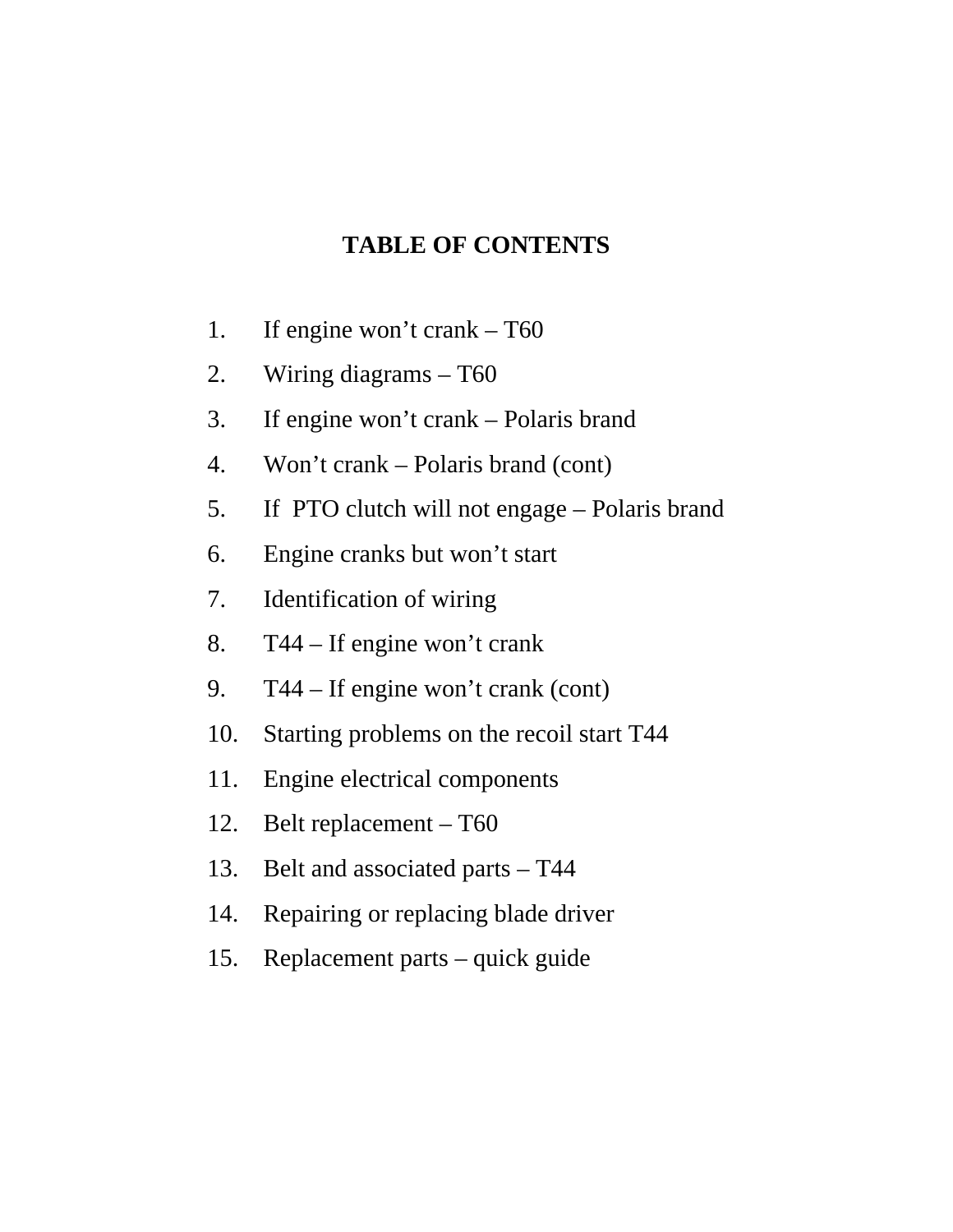### **IF ENGINE WON'T CRANK\*\*\*T60**

#### **ALWAYS CHECK FUSE FIRST**

#### **TEST #1**

Using a remote starter switch or a suitable device, make a connection between the large terminals on the solenoid. If engine does **not** crank!!!

•Battery may be weak or dead

•Starter may be bad

•Battery cables may have bad connections

•Do **not** go to Test #2 until this test gives results.



#### **TEST #2**

If engine **did** crank in test #1, disconnect green wire at spade connector and apply positive voltage from the battery to the yellow wire with the orange stripe. The positive voltage can also be picked up on the solenoid terminal where the fuse connects. Make sure the green and black wire with the eyelet is well grounded. If engine doesn't crank now, replace the solenoid**.** *Remember, all other tests are useless unless these two tests make the engine turn over.*



#### **TEST #3**

If engine **did** crank in the first part of test #2, reconnect green wire to solenoid. Using a jumper wire attached to the positive terminal of the battery, apply 12 volts to the red wire on terminal **B** of the ignition switch. Try to crank, using the ignition switch. If engine cranks, the fuse or the fuse holder, or related wiring is defective somewhere back to the solenoid.

#### **TEST #4**

If engine **did not** crank in test #3, this time move the jumper wire attached to the positive terminal of the battery, to the green wire on **S** terminal of the ignition switch. Ignition switch does have to be activated for this test. If engine cranks now, ignition switch needs replacing.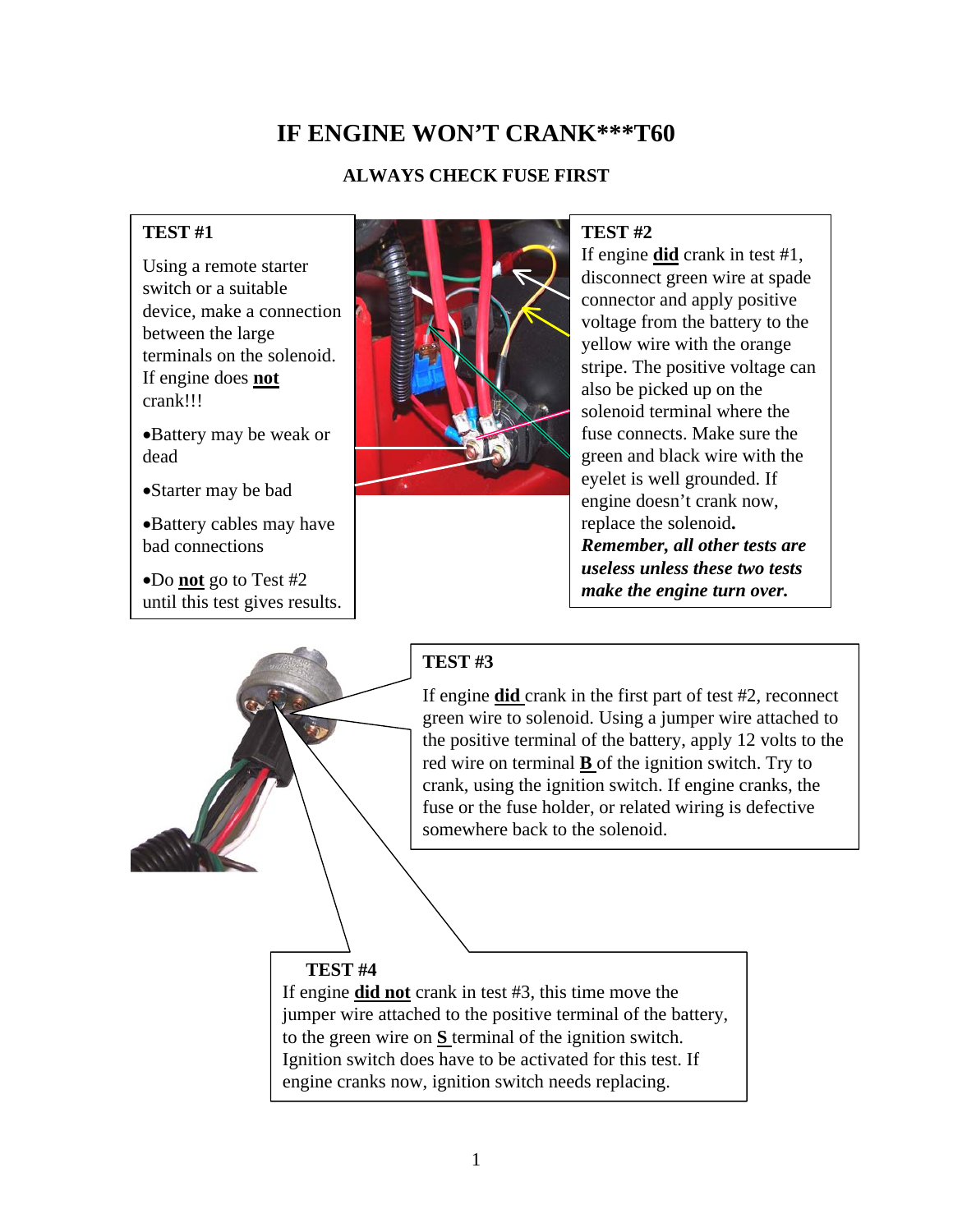### **WIRING DIAGRAMS**







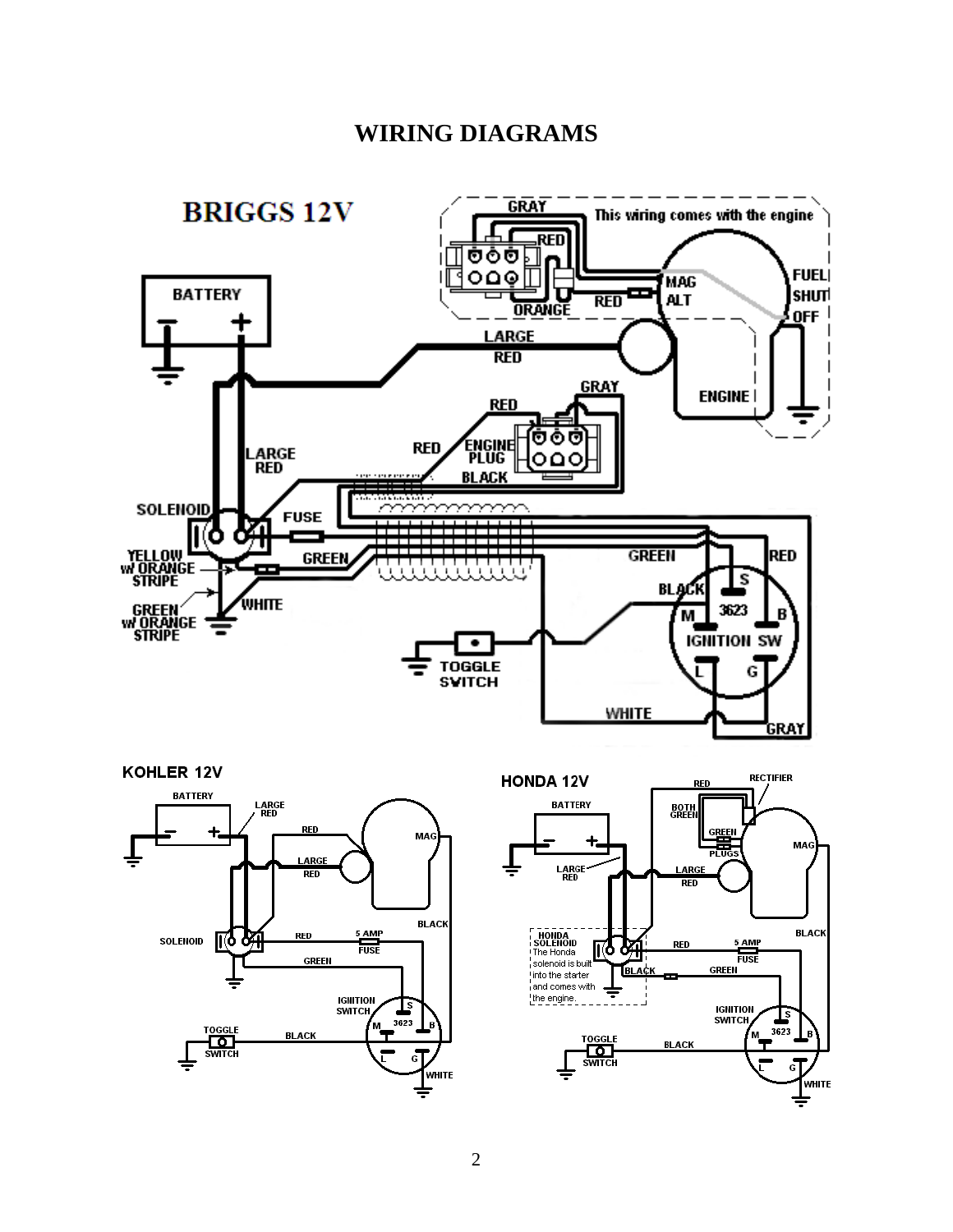### **IF ENGINE WON'T CRANK\*\*\*POLARIS BRAND**

#### **ALWAYS CHECK FUSE FIRST**

#### **TEST #1**

Using a remote starter switch or a suitable device, make a connection between the large terminals on the solenoid. If engine does **not** crank!!!

•Battery may be weak or dead

•Starter may be bad

•Battery cables may have bad connections

•Do **not** go to Test #2 until this test gives results.



#### **TEST #2**

If engine **did** crank in test #1, disconnect green wire at spade connector and apply positive voltage from the battery to the yellow wire with the orange stripe. The positive voltage can also be picked up on the solenoid terminal where the fuse connects. Make sure the green and black wire with the eyelet is well grounded. If engine doesn't crank now, replace the solenoid**.** *Remember, all other tests are useless unless these two tests make the engine turn over.*



#### **TEST #3**

If engine **did** crank in the first part of test #2, reconnect green wire to solenoid. Make sure the PTO switch is off. Using a jumper wire attached to the positive terminal of the battery, apply 12 volts to the red wire on terminal **B**  of the ignition switch. Try to crank, using the ignition switch. If engine cranks, the fuse or the fuse holder, or related wiring is defective somewhere back to the solenoid.

#### **TEST #4**

If engine **did not** crank in test #3, make sure the PTO switch is in the off position. This time move the jumper wire, attached to the positive terminal of the battery, to the green wire on the **S** terminal of the ignition switch. If all components in the circuit are working, the engine should crank. If it doesn't, move on to the next test.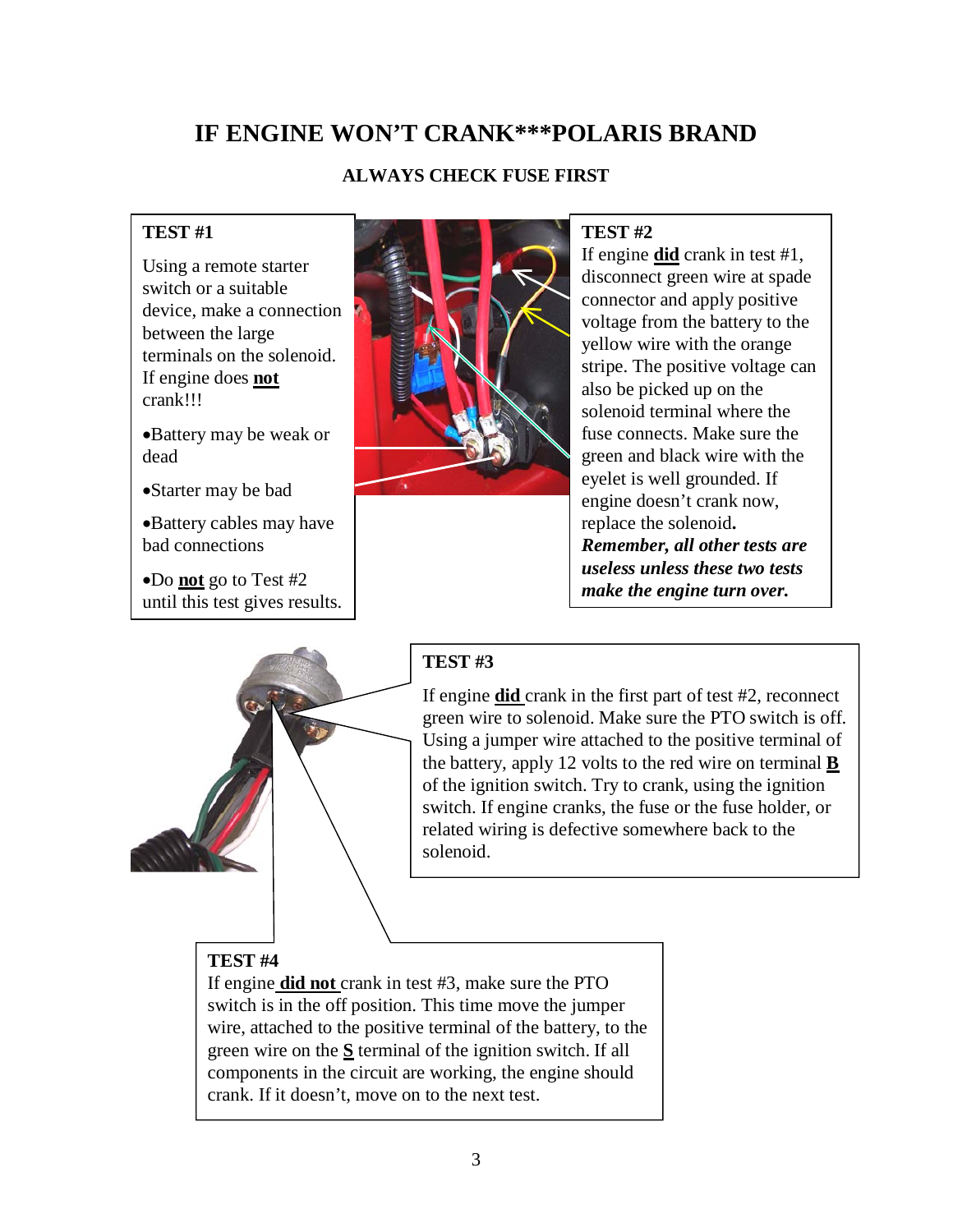### **WON'T CRANK\*\*\*POLARIS BRAND (CONTINUED)**



With PTO switch in the off position, meter should go to zero when checking continuity across these two terminals.

If the PTO switch tested bad, install a new one and perform **Test #4** again. If the switch is good, a connecting wire must be at fault. Check all connection on the green wire all the way back to the starter solenoid. Don't move past **Test #4** until it assures a good circuit. When you do get good results, hook all wires back to original position and try the ignition switch again. If no results, you will need to replace the ignition switch. Again remember, this is only after **Test #4** gives positive results.

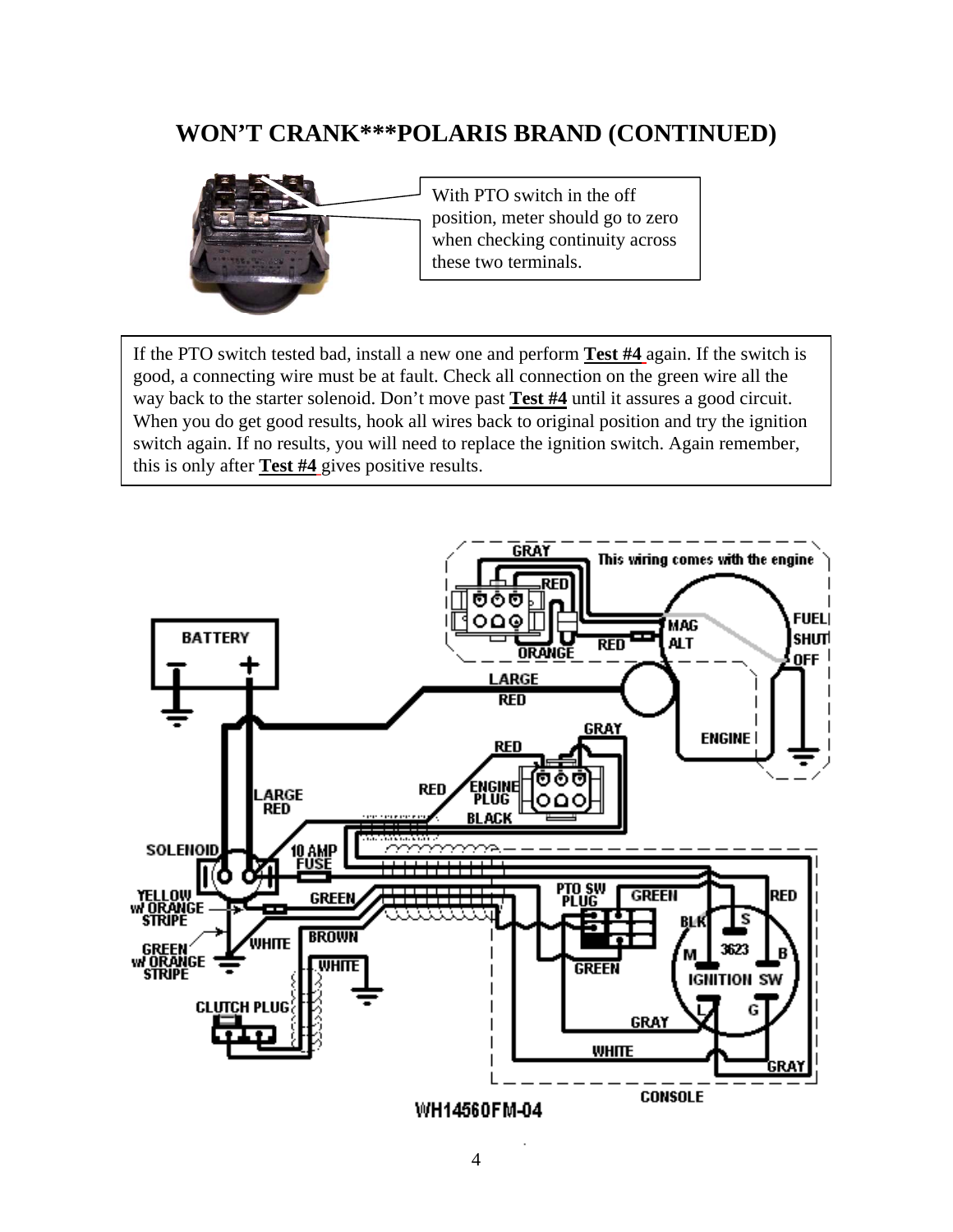### **IF PTO CLUTCH WILL NOT ENGAGE\*\*\*POLARIS BRAND**



Apply a negative ground to this terminal

Apply 12 Volts to this terminal. Clutch should activate, if it doesn't, clutch is defective.



If clutch checks OK, use a voltmeter to measure for 12 volts at the brown wire's terminal. First turn ignition switch to the **ON** position but don't start the engine. Now engage the PTO switch. For the first test put the negative probe on a good ground, **not** on the white wire's terminal in the plug. If no voltage is measured, move on to next test.



The problem may be a poor ground on the white wire in the clutch plug. Check by testing for continuity to ground or check for voltage between the two terminals. If no voltage is measured, move on to next test.

Some of our clutches have a different receptacle for the wiring harness, but the testing is the same. The white wire is always the negative terminal and the brown wire is the positive.



With the PTO switch **ON** there should be continuity between these two connectors, if not, replace switch. If switch tested good, check wires and connectors back to ignition switch and back to clutch plug.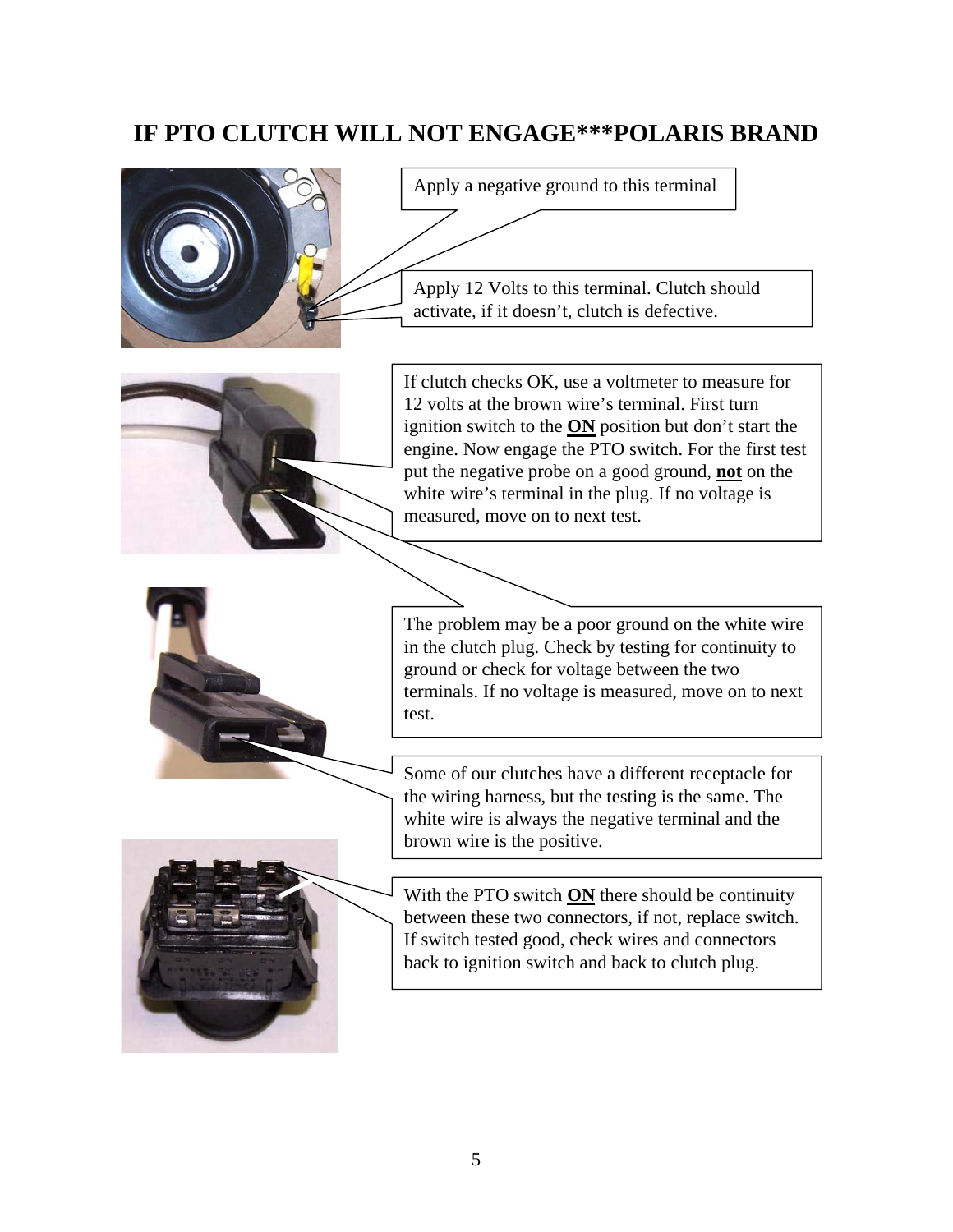### **ENGINE CRANKS BUT WON'T START**

#### **Checks for electrical problems**

•While turning ignition switch to its first position, listen for the fuel solenoid on the carburetor to click. It must click to supply fuel to the carburetor.

- •Try a new spark plug.
- •Check for spark at plug when it is removed and the threaded end is grounded.
- •Unplug the six-position socket that connects engine wiring to mower wiring harness.

Engine will still crank. If plug doesn't have a spark now, ignition module is probably defective.

### **Checks for mechanical problems**

- •Make sure the tank gas valve is turned on.
- •Remove air filter element to check for signs of gas in the throat of the carburetor.
- •If no gas, check to see if choke is working properly.

•If all above checks show positive, carburetor must have an internal problem. Remove and clean the carburetor.

### **ENGINE WIRING SYSTEM**

**Used on the T60**



Orange is not used in this application

Black wire comes from the ignition switch and goes to the ignition module to shut engine off.

Gray wire goes to the fuel solenoid.

Red wire comes from engine's alternator through a diode to convert the voltage from AC to DC. A simple test to check its output is to measure the voltage of the battery before the engine is started. Now start the engine, the voltage should rise about 1 volt when the engine starts. This voltage will slowly drop back to normal voltage as the battery becomes fully charged.

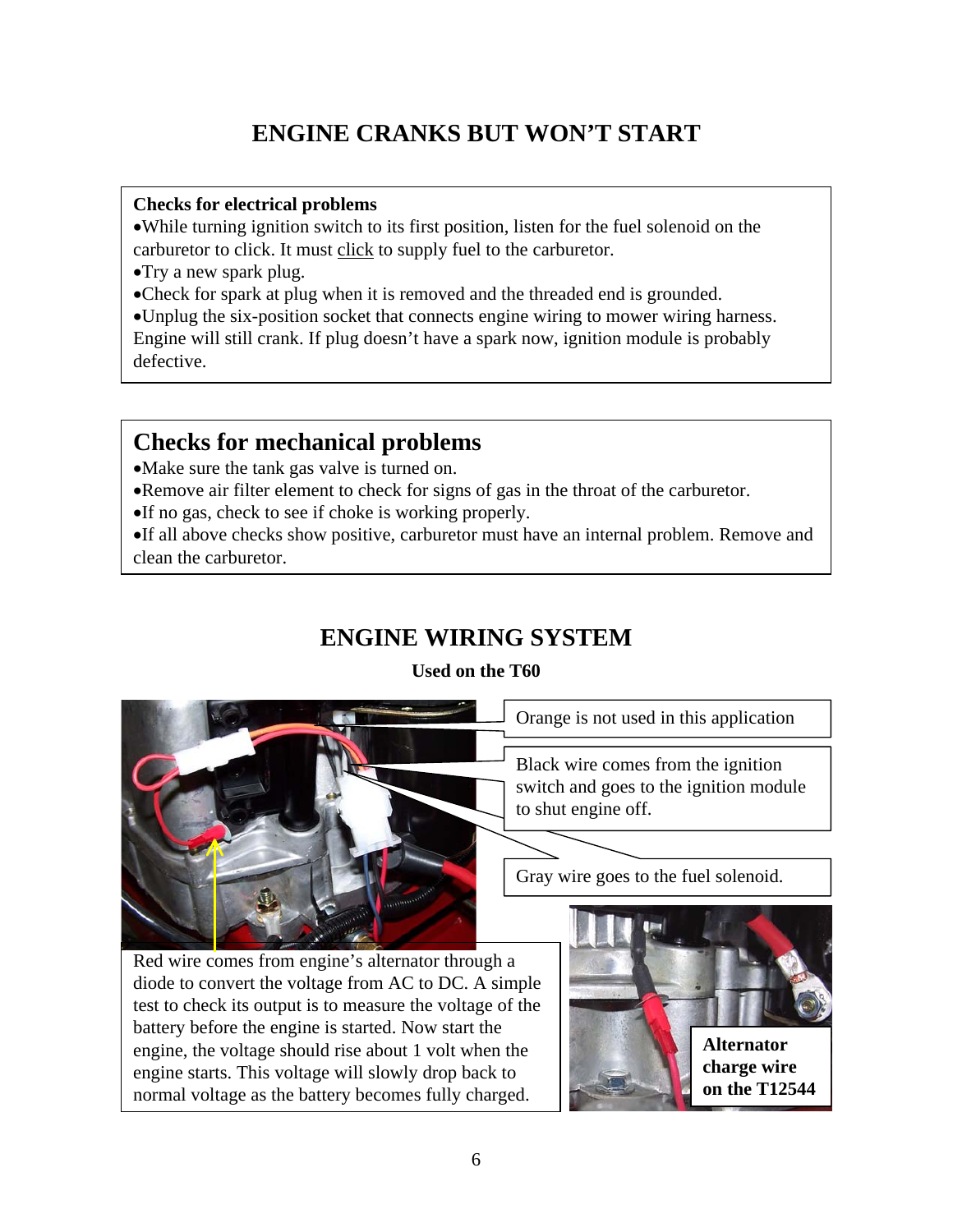### **IDENTIFICATION OF WIRING**

#### **WIRING HARNESS AT STARTER SOLENOID**



One black wire goes to the Toggle switch and the other goes to the engine plug

Gray wire goes to the fuel solenoid on the carburetor. Gray wire not used on the engines that have no fuel solenoid on the carburetor. Green wire goes to the starter solenoid.

Red wire goes to the fuse and then on to the battery positive at the solenoid terminal.

White wire goes to chassis ground.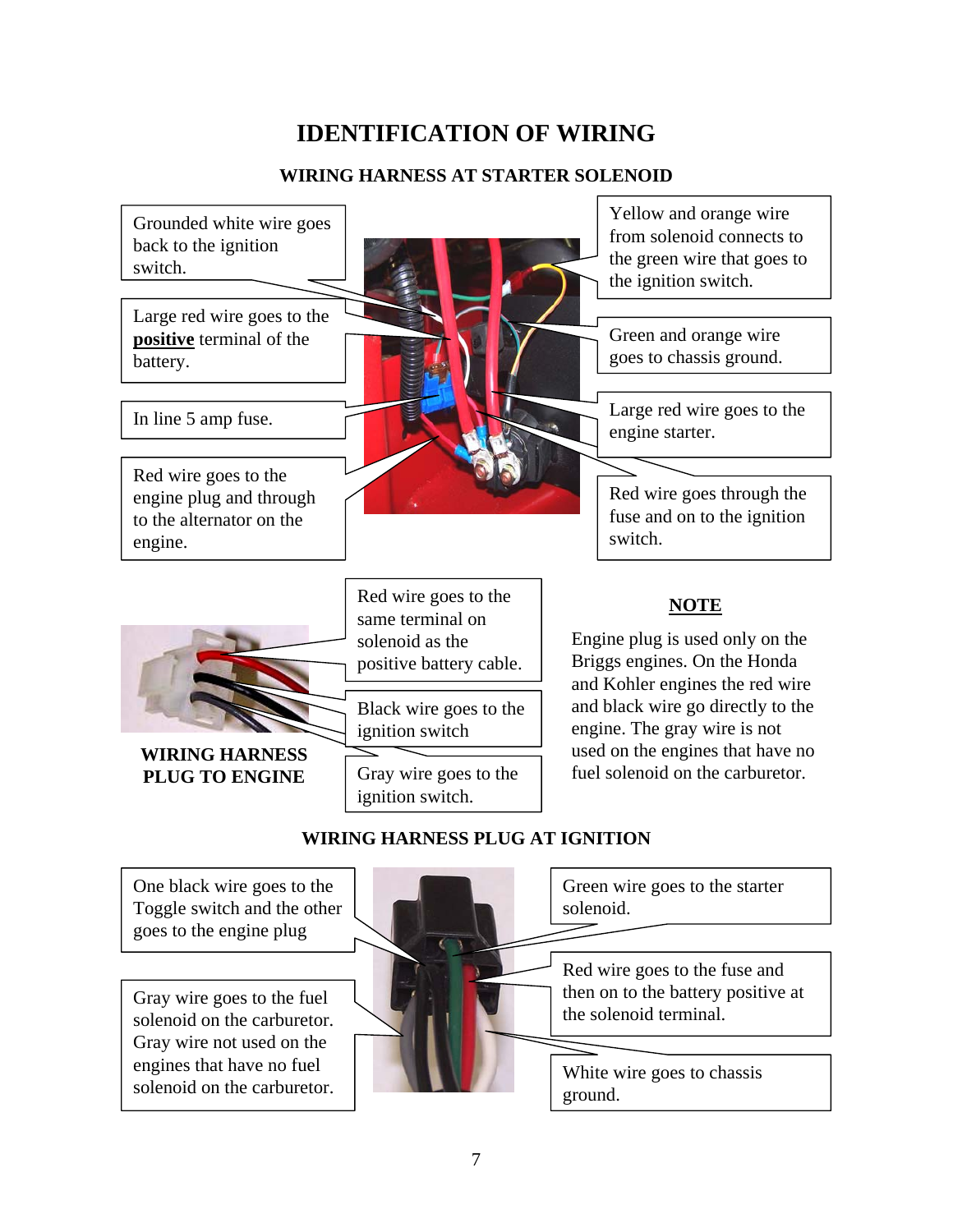### **T44\*\*\*IF ENGINE WON'T CRANK**

#### **ALWAYS CHECK FUSE FIRST**



Using a remote starter switch or a suitable device, make a connection between the large terminals on the solenoid. If engine does **not** crank!!!

- •Battery may be weak or dead
- •Starter may be bad
- •Battery cables may have bad connections
- •Do **not** go to Test #2 until this test gives results.

#### **TEST #3**

If engine **did** crank in the first part of test #2, reconnect green wire to solenoid. Make sure the blades are disengaged. Using a jumper wire attached to the positive terminal of the battery, apply 12 volts to the red wire on terminal **B** of the ignition switch. Try to crank, using the ignition switch. If engine cranks, the fuse or the fuse holder, or related wiring is defective somewhere back to the solenoid.



#### **TEST #2**

If engine **did** crank in test #1, disconnect green wire at spade connector and apply positive voltage from the battery to the yellow wire with the orange stripe. The positive voltage can also be picked up on the solenoid terminal where the fuse connects. Make sure the green and black wire with the eyelet is well grounded. If engine doesn't crank now, replace the solenoid**.** *Remember, all other tests are useless unless these two tests*  **TEST** #1 **and the engine turn over.** *make the engine turn over.* 

#### **TEST #4**

If engine **did not** crank in test #3, make sure the blades are disengaged. This time move the jumper wire, attached to the positive terminal of the battery, to the green wire on the **S** terminal of the ignition switch. If all components in the circuit are working, the engine should crank. If it doesn't, move on to the next test.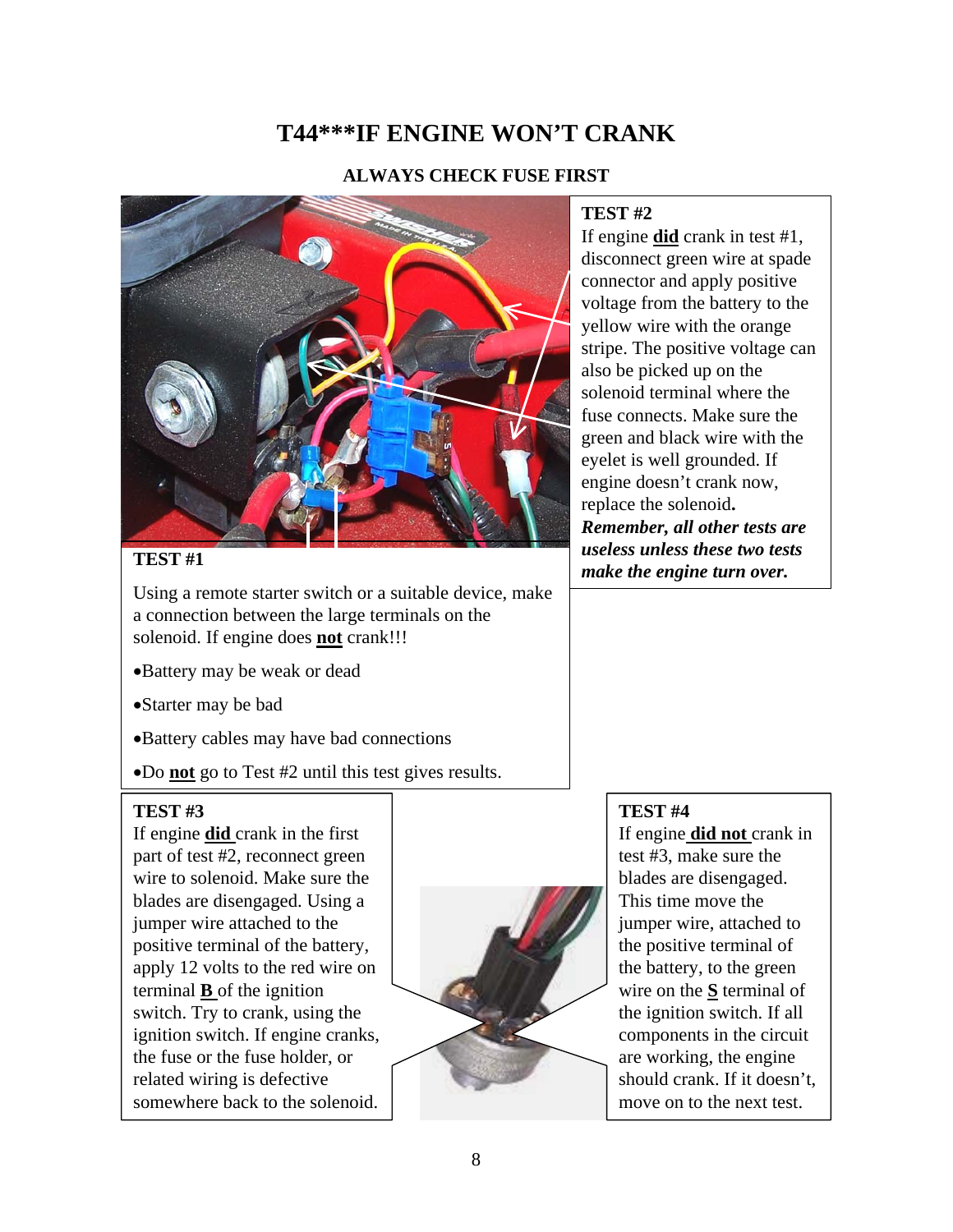### **T44\*\*\*IF ENGINE WON'T CRANK (CONTINUED)**



A neutral switch is located on the right side in the belt housing. The plunger button must be depressed at least 3/8 inch when the blades are disengaged. This can be adjusted by loosening the two mounting screws and sliding the switch to the side. Ohmmeter should go to zero when checking continuity across switch terminals with plunger depressed.

After the switch has been adjusted and the continuity checked, or the switch replaced, perform **Test #4** again. If no results and the neutral switch is good, a connecting wire must be at fault. Don't move past **Test #4** until it assures a good circuit. When you do get good results, hook all wires back to original position and try the ignition switch again. If still no results, you will need to replace the ignition switch.



### **BRIGGS & STRATTON 12V**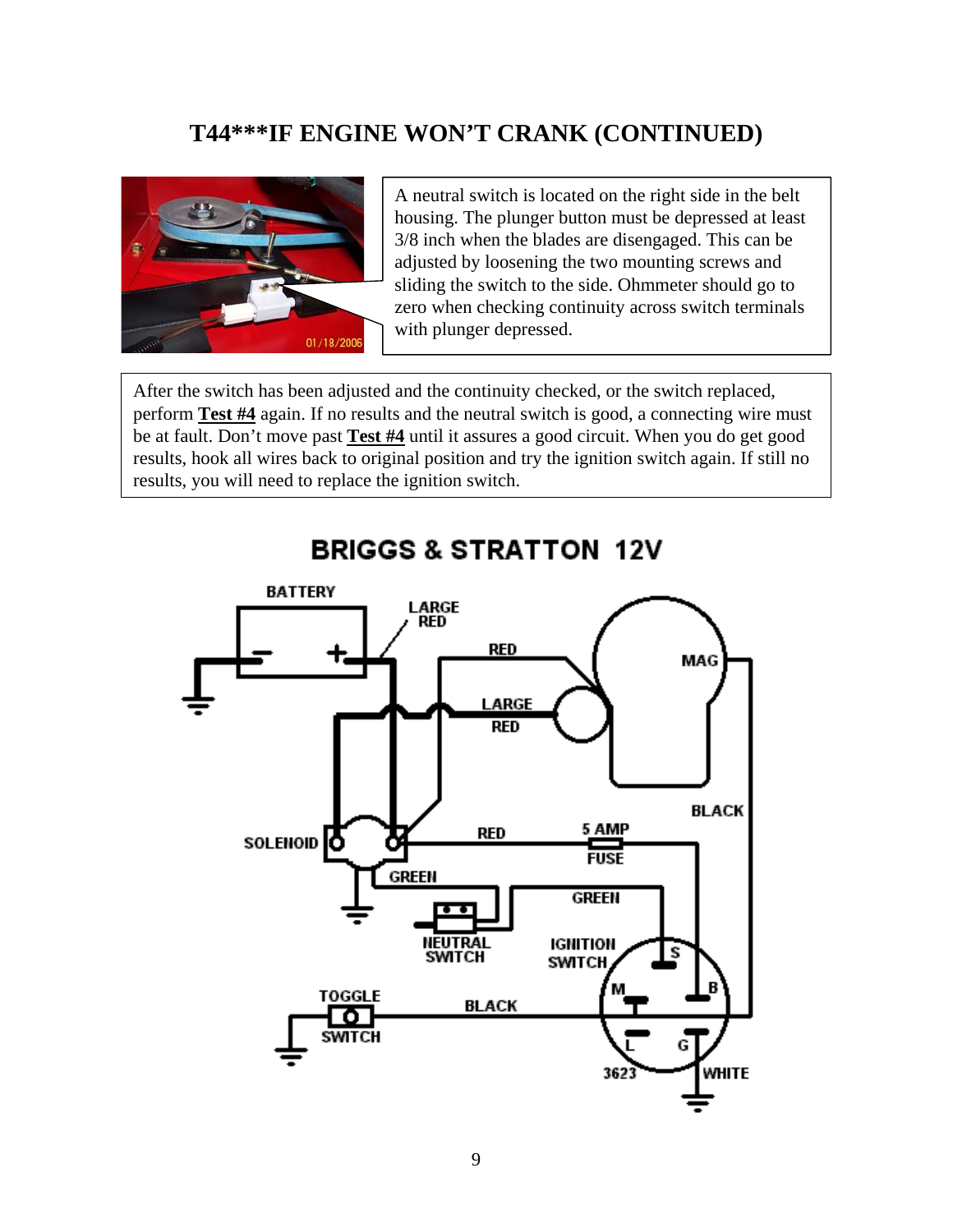### **STARTING PROBLEMS ON THE RECOIL START T44**

Low throttle kill switch

Black wire comes from the ignition module on the engine.

This bolt is set in plastic to isolate it from the engine block. It is the connecting point to join mower wiring to engine ignition system.

Engine kill; toggle switch





Neutral switch, normally open, makes connection when button is pushed in. It is used to keep engine from firing when blades are engaged. It is located in the belt housing and is activated by the brake arm.

If the engine fails to start because of no fire at the plug start by removing the red wire from the connecting screw where it joins the black wire to the engine ignition. This will separate the engine from the mower's kill switches. Try to start the engine, if it won't fire now the ignition module is defective. If the engine does start it can still be shut down by lowering the throttle to its lowest setting. The most likely cause of not starting is the blade safety system. Don't just assume that the safety module is the defective. Remove the right cover on the belt housing and check the safety switch. The button has to be depressed at least 3/8 inch to make a short across the two brown wires to allow the safety module to work properly. The switch is adjustable to make this happen. Loosen the two small screws and slide the switch on its mount. Make sure nothing is restricting the movement of the brake arm.

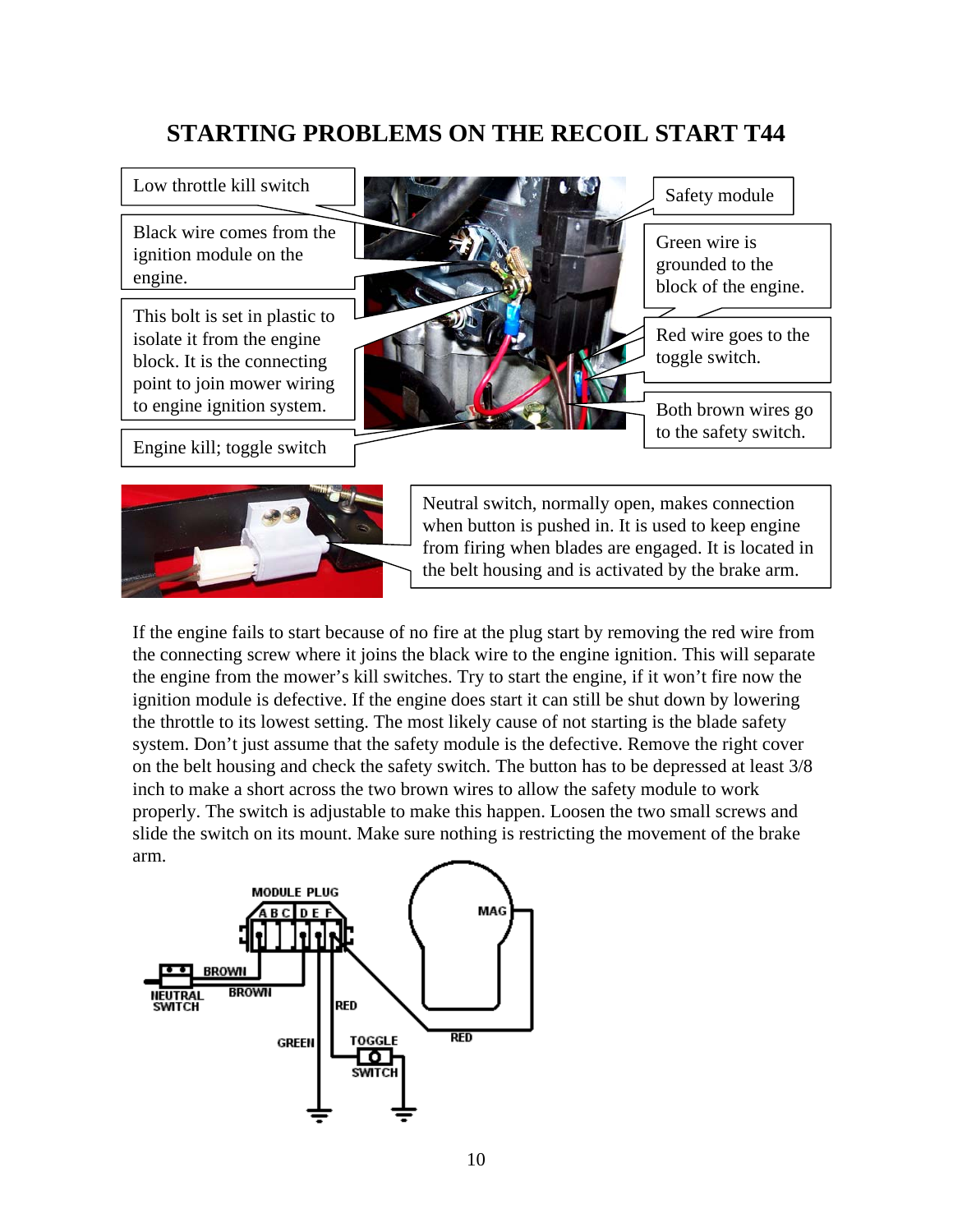### **CARBURETOR FUEL SOLENOID**



### **SAFETY TOGGLE SWITCH**



White wire is grounded to chassis.

Black wire is grounded to the chassis when the toggle switch is in **OFF** position. This black wire is connected to ignition module to kill the engine in an emergency if a tether is connected from toggle to the pulling vehicle.

## **KILL WIRE CONNECTION POST**



On most 12volt start Briggs engines without the standard 6 prong socket, and the recoil start models, a kill wire post is provided on the throttle plate. This is the point where manufacturers connect their ignition switches and safety kill switches. The engine wire that Briggs installs here goes to the ignition module above the cylinder and attaches to the spark plug. Shorting the ignition to ground is the only way to stop the engine.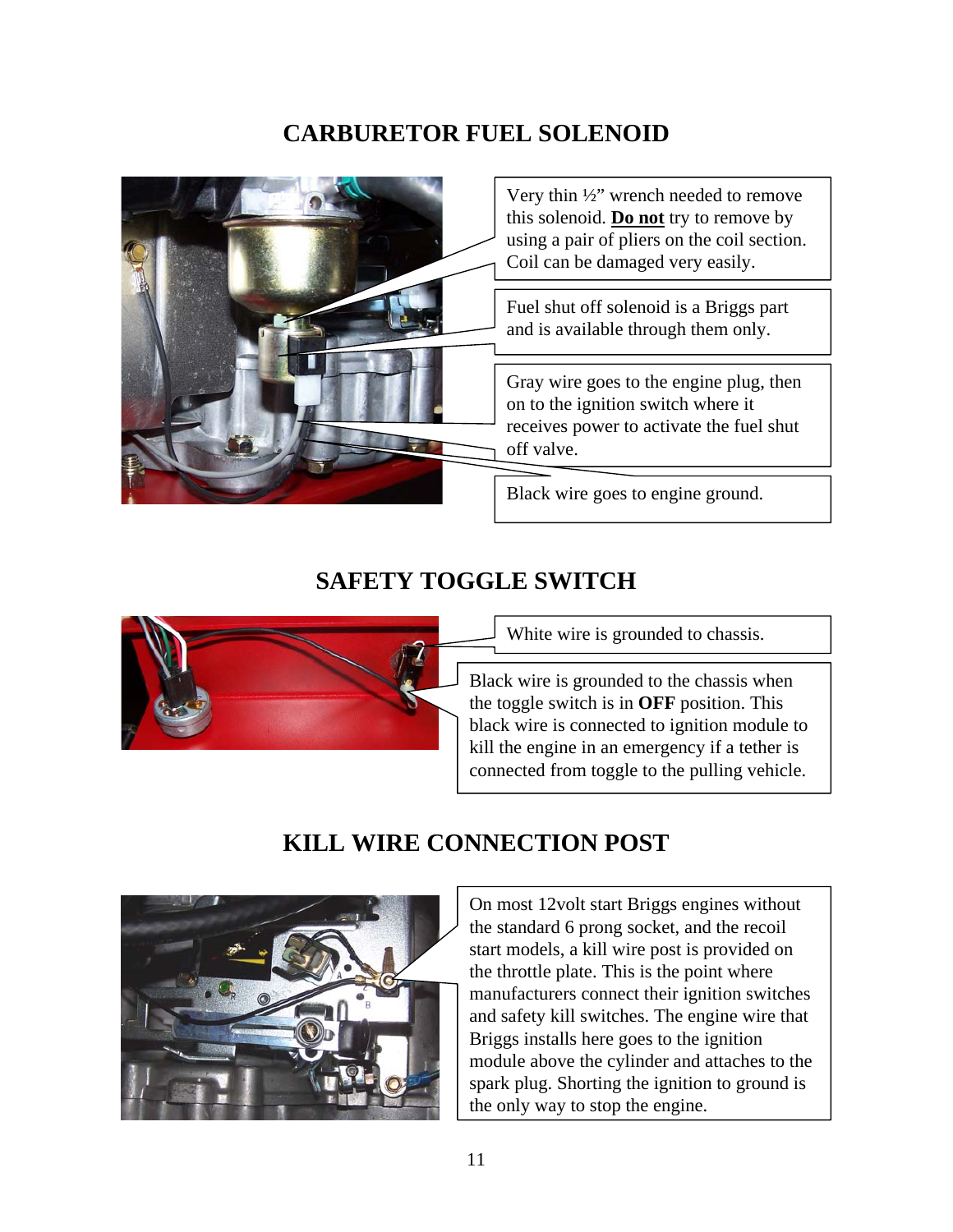### **BELT REPLACEMENT\*\*\*T60**



Remove these 4 bolts to remove the engine mount from the deck for easier access to belts.



Loosen this nut to relive tension on deck belt before replacing the belt. The nut on this bolt should not be tightened on the loop of the spring. There must be room to pivot. Belt guides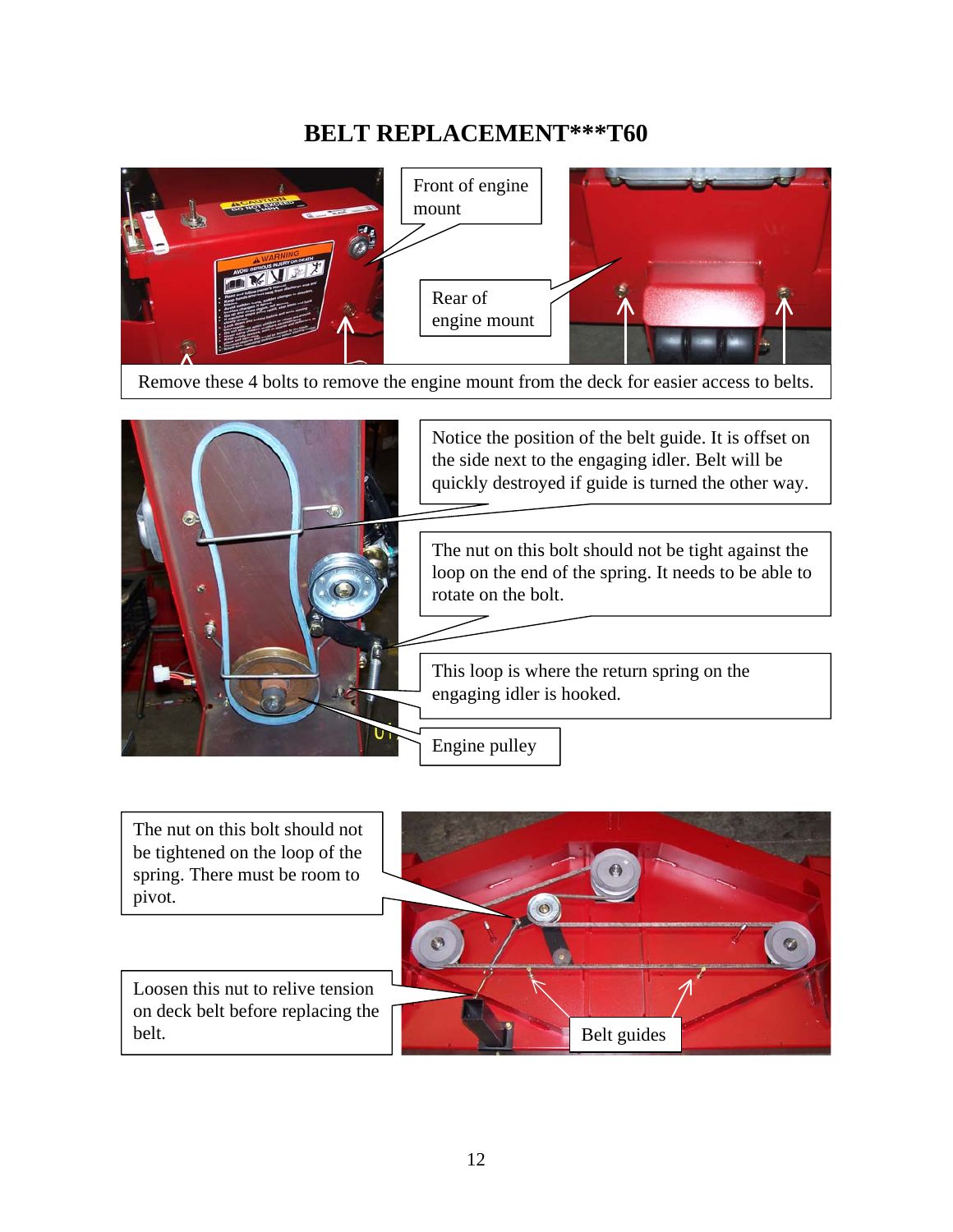### **BELT AND ASSOCIATED PARTS\*\*\*T44**

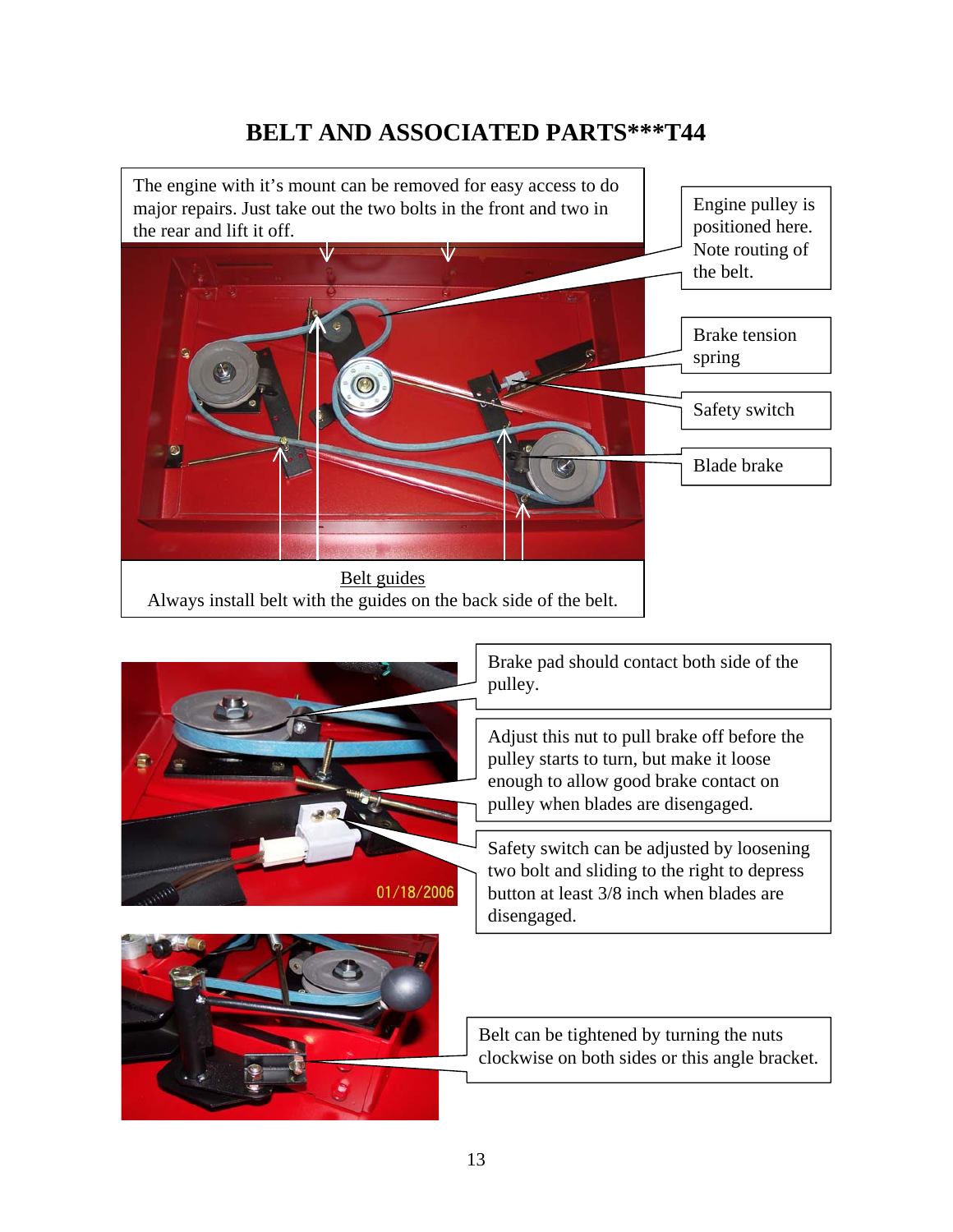### **REPAIRING OR REPLACING BLADE DRIVER**



Install the blade adaptor block to the bottom of the shaft. Before applying torque, install the blade to the block using only the outer two bolts. Leave the center bolt out for now. Block the blade to outer deck edge by using a 4x4 or similar stop. Using a torque wrench on the top nut above the pulley, apply 90 ft/lbs. The top nut and the adaptor block will equally receive the tightening. Now put the washer on the center bolt and install into the shaft. Torque the three bolts to 35 ft/lbs. The center bolt will lock the block so it won't come off.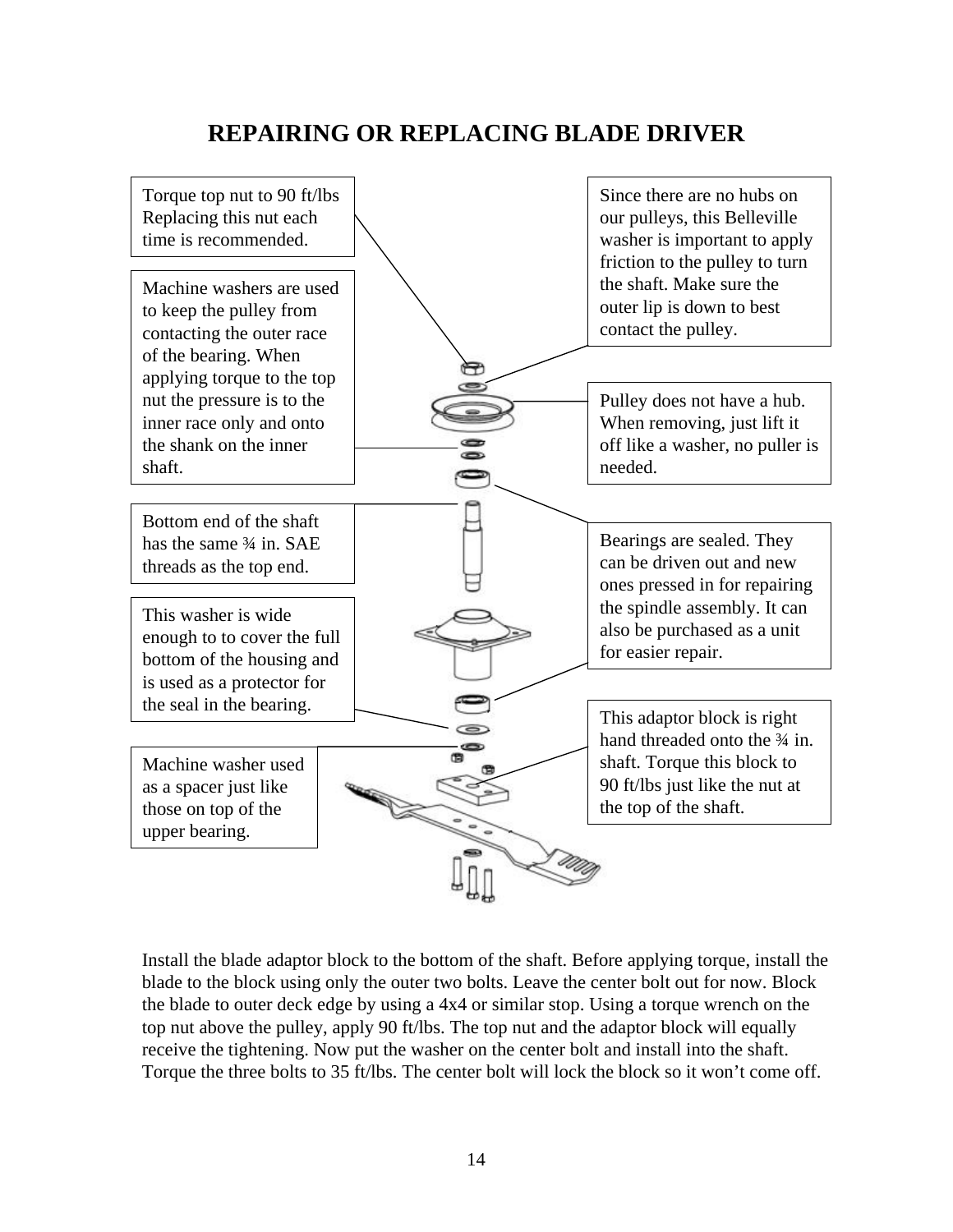### **REPLACEMENT PARTS**

#### **Quick Reference**

| <b>Swisher Part#</b> |                    | Description                  |
|----------------------|--------------------|------------------------------|
|                      | For T44            |                              |
| $-4220$              |                    | <b>Belt</b>                  |
| •9036                |                    | Set of blades                |
| $-B4104$             |                    | Blade pulley                 |
| $-9018$              |                    | Blade driver assembly        |
| $•4582*$             |                    | Fan hitch                    |
| $•4583*$             |                    | Hitch tube                   |
|                      | For T60            |                              |
| •6046                |                    | Engine to deck belt          |
| •5058                |                    | Deck cross belt              |
| $-9037$              |                    | Set of blades                |
| •9058                |                    | Center blade driver assembly |
| $-9018$              |                    | Outer blade driver assembly  |
| •6114                |                    | <b>Blade</b> pulley          |
| •H7ASY               |                    | Height adjustment assembly   |
| •10038               |                    | Eye bolt                     |
| $•661*$              |                    | Tongue hitch                 |
| $•661A*$             |                    | Solid stock hitch            |
|                      | For both T44 & T60 |                              |
| •9043                |                    | Starter solenoid             |
| •3623                |                    | Ignition switch              |
| •9008                |                    | Blade mount plate            |
| $-B527$              |                    | Belt idler                   |
| •B19BLACK            |                    | Plastic knob                 |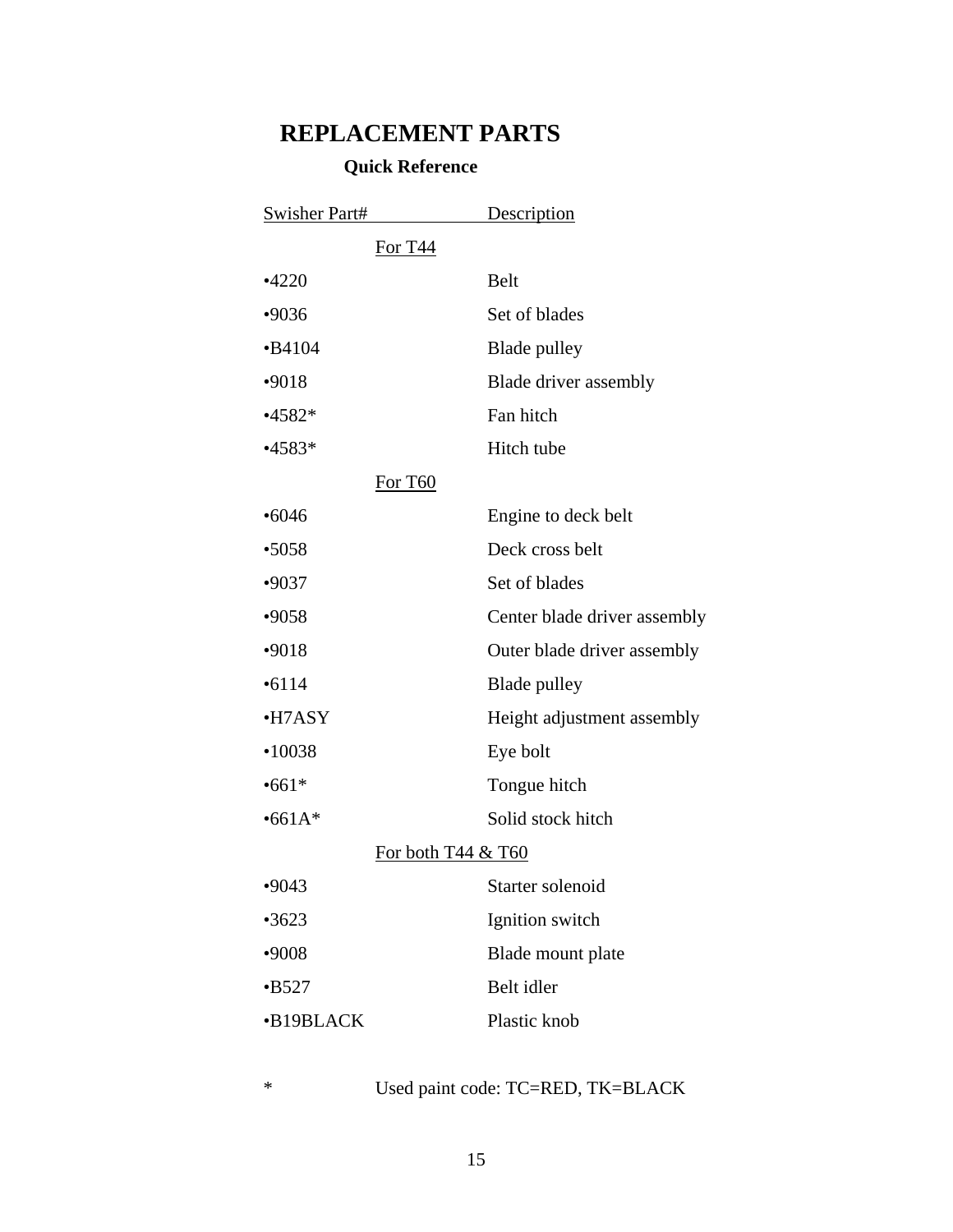This manual was produced at the beginning of our 2006 production. It was specifically written for those models built after January, 2006. For those models built before that time refer to the owners manuals for specific parts or call the Swisher Mower factory for assistance.

For warranty issues or ordering parts for the engines or the hydro units, contact the authorized dealer in your area.

For additional assistance on service

Contact Swisher Mower Co., Inc.

Phone 1-800-222-8183

Fax 1-660-747-8650

E-mail cust.serv@swisherinc.com